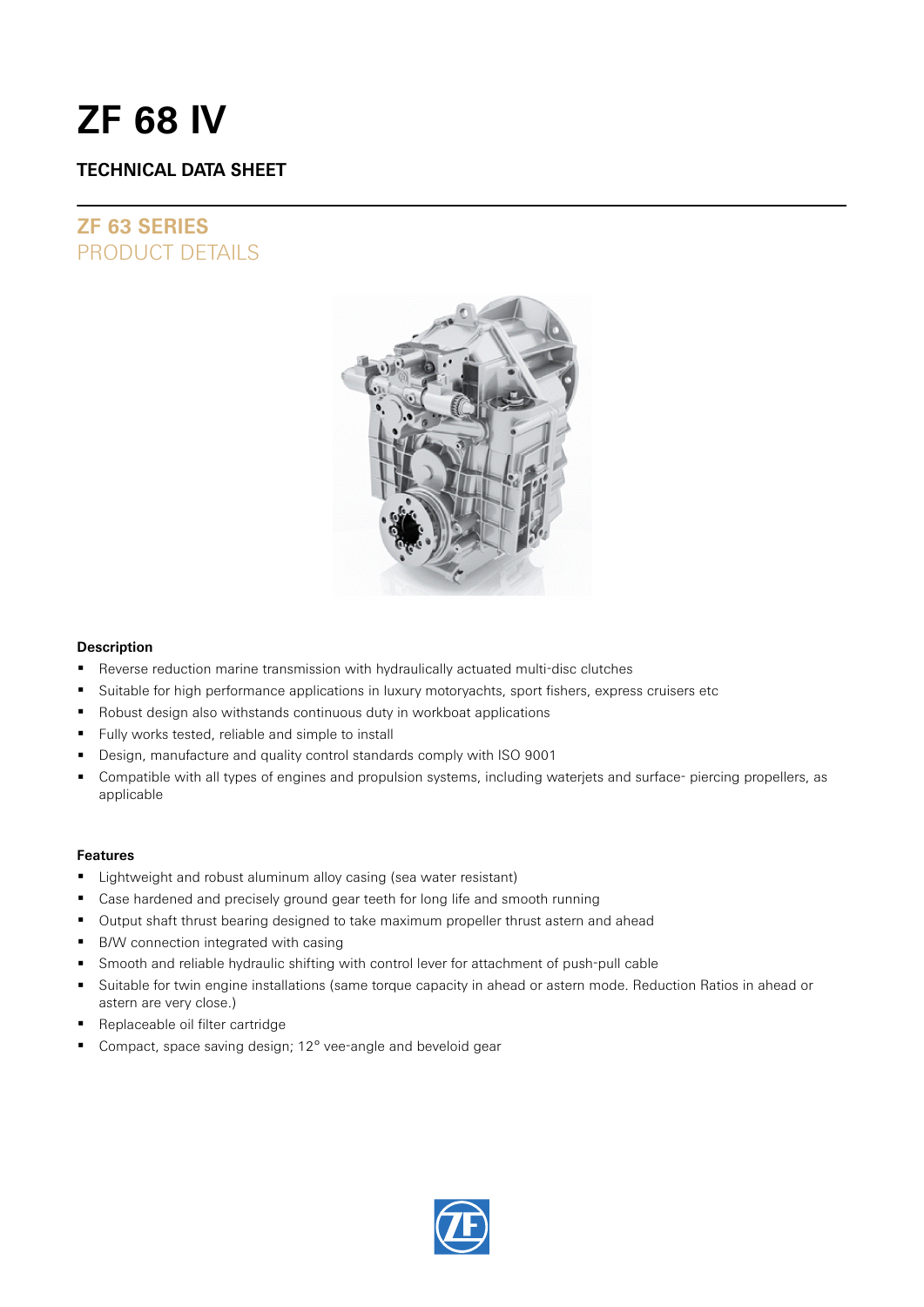# **ZF 68 IV**

## **RATINGS**

| Ratios                   |         | Power Factor  |        | Input Power Capacity |     |                      |                  |                  | Max.     | Max.             | Max. |            |
|--------------------------|---------|---------------|--------|----------------------|-----|----------------------|------------------|------------------|----------|------------------|------|------------|
| 'A' Pos                  | 'B' Pos | kW/RPM hp/RPM |        | kW                   | hp  | kW                   | hp               | kW               | hp       | kW               | hp   | <b>RPM</b> |
| Pleasure Duty - Diesel   |         |               |        | 2800 RPM             |     | 3300 RPM             |                  | 3800 RPM         |          |                  |      |            |
| 1.294                    | 1.288   | 0.0712        | 0.0955 | 199                  | 267 | 235                  | 315              | 271              | 363      | 427              | 573  | 6000       |
| 1.560                    | 1.567   | 0.0712        | 0.0955 | 199                  | 267 | 235                  | 315              | $\overline{271}$ | 363      | 427              | 573  | 6000       |
| 1.746                    | 1.749   | 0.0712        | 0.0955 | 199                  | 267 | 235                  | 315              | 271              | 363      | 427              | 573  | 6000       |
| 1.992                    | 2.033   | 0.0712        | 0.0955 | 199                  | 267 | 235                  | 315              | 271              | 363      | 427              | 573  | 6000       |
| 2.477                    | 2.528   | 0.0659        | 0.0884 | 185                  | 248 | 217                  | 292              | 250              | 336      | 395              | 530  | 6000       |
| Pleasure Duty - Gasoline |         |               |        | 2800 RPM             |     | 3300 RPM             |                  |                  | 3800 RPM |                  |      |            |
| 1.294                    | 1.288   | 0.0712        | 0.0955 | 199                  | 267 | 235                  | 315              | 271              | 363      | 427              | 573  | 6000       |
| 1.560                    | 1.567   | 0.0712        | 0.0955 | 199                  | 267 | 235                  | 315              | $\overline{271}$ | 363      | 427              | 573  | 6000       |
| 1.746                    | 1.749   | 0.0712        | 0.0955 | 199                  | 267 | 235                  | 315              | 271              | 363      | 427              | 573  | 6000       |
| 1.992                    | 2.033   | 0.0712        | 0.0955 | 199                  | 267 | 235                  | 315              | 271              | 363      | 427              | 573  | 6000       |
| 2.477                    | 2.528   | 0.0659        | 0.0884 | 185                  | 248 | 217                  | 292              | 250              | 336      | 395              | 530  | 6000       |
| Light Duty - Diesel      |         |               |        | 2100 RPM             |     | 2500 RPM<br>2800 RPM |                  |                  |          |                  |      |            |
| 1.294                    | 1.288   | 0.0678        | 0.0909 | 142                  | 191 | 170                  | $\overline{227}$ | 190              | 255      | 407              | 545  | 6000       |
| 1.560                    | 1.567   | 0.0678        | 0.0909 | 142                  | 191 | 170                  | 227              | 190              | 255      | 407              | 545  | 6000       |
| 1.746                    | 1.749   | 0.0678        | 0.0909 | 142                  | 191 | 170                  | 227              | 190              | 255      | 407              | 545  | 6000       |
| 1.992                    | 2.033   | 0.0678        | 0.0909 | 142                  | 191 | 170                  | $\overline{227}$ | 190              | 255      | 407              | 545  | 6000       |
| 2.477                    | 2.528   | 0.0628        | 0.0842 | 132                  | 177 | 157                  | 211              | 176              | 236      | 377              | 505  | 6000       |
| Medium Duty - Diesel     |         |               |        | 2100 RPM             |     | 2500 RPM             |                  | 2800 RPM         |          |                  |      |            |
| 1.294                    | 1.288   | 0.0578        | 0.0775 | 121                  | 163 | 145                  | 194              | 162              | 217      | 347              | 465  | 6000       |
| 1.560                    | 1.567   | 0.0539        | 0.0723 | $\overline{113}$     | 152 | $\frac{135}{ }$      | 181              | 151              | 202      | 323              | 434  | 6000       |
| 1.746                    | 1.749   | 0.0539        | 0.0723 | 113                  | 152 | 135                  | 181              | 151              | 202      | 323              | 434  | 6000       |
| 1.992                    | 2.033   | 0.0539        | 0.0723 | 113                  | 152 | 135                  | 181              | 151              | 202      | 323              | 434  | 6000       |
| 2.477                    | 2.528   | 0.0518        | 0.0695 | 109                  | 146 | 130                  | 174              | 145              | 195      | 311              | 417  | 6000       |
| Continuous Duty - Diesel |         |               |        | 1800 RPM             |     | 2100 RPM             |                  | 2400 RPM         |          |                  |      |            |
| 1.294                    | 1.288   | 0.0471        | 0.0632 | 85                   | 114 | 99                   | 133              | 113              | 152      | 283              | 379  | 6000       |
| 1.560                    | 1.567   | 0.0442        | 0.0593 | 80                   | 107 | 93                   | 125              | 106              | 142      | 265              | 356  | 6000       |
| 1.746                    | 1.749   | 0.0442        | 0.0593 | 80                   | 107 | 93                   | $\frac{125}{25}$ | 106              | 142      | $\overline{265}$ | 356  | 6000       |
| 1.992                    | 2.033   | 0.0442        | 0.0593 | 80                   | 107 | 93                   | 125              | 106              | 142      | 265              | 356  | 6000       |
| 2.477                    | 2.528   | 0.0433        | 0.0581 | 78                   | 105 | 91                   | 122              | 104              | 139      | 260              | 349  | 6000       |

\* Special Order Ratio

'A' Pos: Continuous running position

'B' Pos: Reverse position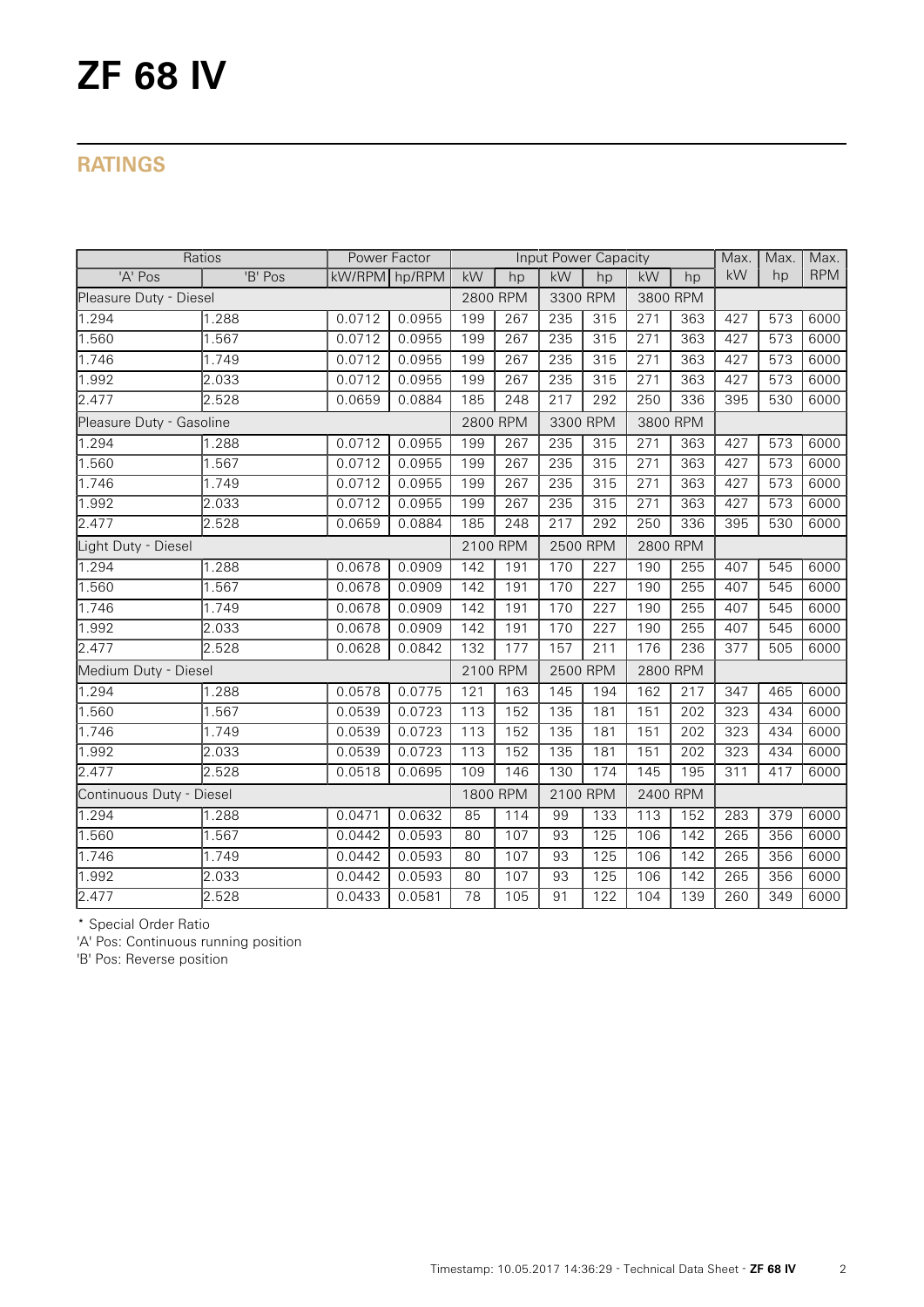# **ZF 68 IV**

## **DIMENSIONS**



| $\overline{A}$  | B <sub>1</sub>                                             | B <sub>2</sub> | H1  | H <sub>2</sub> |                   | $L^1$ |                    | $\sqrt{2}$ |  |  |  |
|-----------------|------------------------------------------------------------|----------------|-----|----------------|-------------------|-------|--------------------|------------|--|--|--|
| Millimeter (mm) |                                                            |                |     |                |                   |       |                    |            |  |  |  |
| 218.7           | 354.7<br>328.7<br>65.0<br>178.0<br>178.0<br>107.3<br>326.0 |                |     |                |                   |       |                    |            |  |  |  |
| lnch (in)       |                                                            |                |     |                |                   |       |                    |            |  |  |  |
| 8.61            | 2.56<br>13.96<br>12.83<br>7.01<br>4.22<br>12.94<br>7.01    |                |     |                |                   |       |                    |            |  |  |  |
| Angle (°)       |                                                            | Weight (kg)    |     | Weight (lb)    | Amount of Oil (I) |       | Amount of Oil (qt) |            |  |  |  |
| 12              |                                                            | 62             | 137 |                | 4.0               |       | 4.2                |            |  |  |  |

# **BELL HOUSING DIMENSIONS**

|                  | $\overline{A}$                         |    | B  |                         | С            |              | L <sub>3</sub> |      | <b>Bolt Holes</b> |          |      |
|------------------|----------------------------------------|----|----|-------------------------|--------------|--------------|----------------|------|-------------------|----------|------|
| Name             |                                        |    |    |                         |              |              |                |      | No.               | Diameter |      |
|                  | mm                                     | in | mm | $\overline{\mathsf{I}}$ | mm           | $\mathsf{I}$ | mm             | in   |                   | mm       | in   |
| SAE <sub>3</sub> | 409.58 16.13 428.63 16.88 450.85 17.75 |    |    |                         |              |              | 11.0           | 0.43 | 12                | 10.32    | 0.41 |
| SAE 4            | 861.95 14.25 381.0                     |    |    | 15.0                    | 403.23 15.88 |              |                |      | 12                | 10.32    | 0.41 |
| SAE 5            | 814.33 12.38 333.38 13.13 355.6        |    |    |                         |              | 14.0         |                |      | 8                 | 10.32    | 0.41 |
| B/W              |                                        |    |    |                         |              |              |                |      |                   |          |      |
| Volvo D4-D6      |                                        |    |    |                         |              |              |                |      |                   |          |      |
| Volvo 30-40      |                                        |    |    |                         |              |              |                |      |                   |          |      |
| Yanmar 4LH       |                                        |    |    |                         |              |              |                |      |                   |          |      |



# **OUTPUT FLANGE DIMENSIONS**

|       |                         |            |                         |      |                         |     |      | <b>Bolt Holes</b> |              |      |  |
|-------|-------------------------|------------|-------------------------|------|-------------------------|-----|------|-------------------|--------------|------|--|
|       |                         |            |                         |      |                         |     |      | No.               | Diameter (E) |      |  |
| mm    | $\overline{\mathsf{I}}$ | mm         | $\overline{\mathsf{I}}$ | mm   | $\overline{\mathsf{I}}$ | mm  |      |                   | mm           |      |  |
| 133.0 | 5.24                    | 108.0 4.25 |                         | 63.5 | 2.5                     | 9.5 | 0.37 |                   | 11.5         | 0.45 |  |